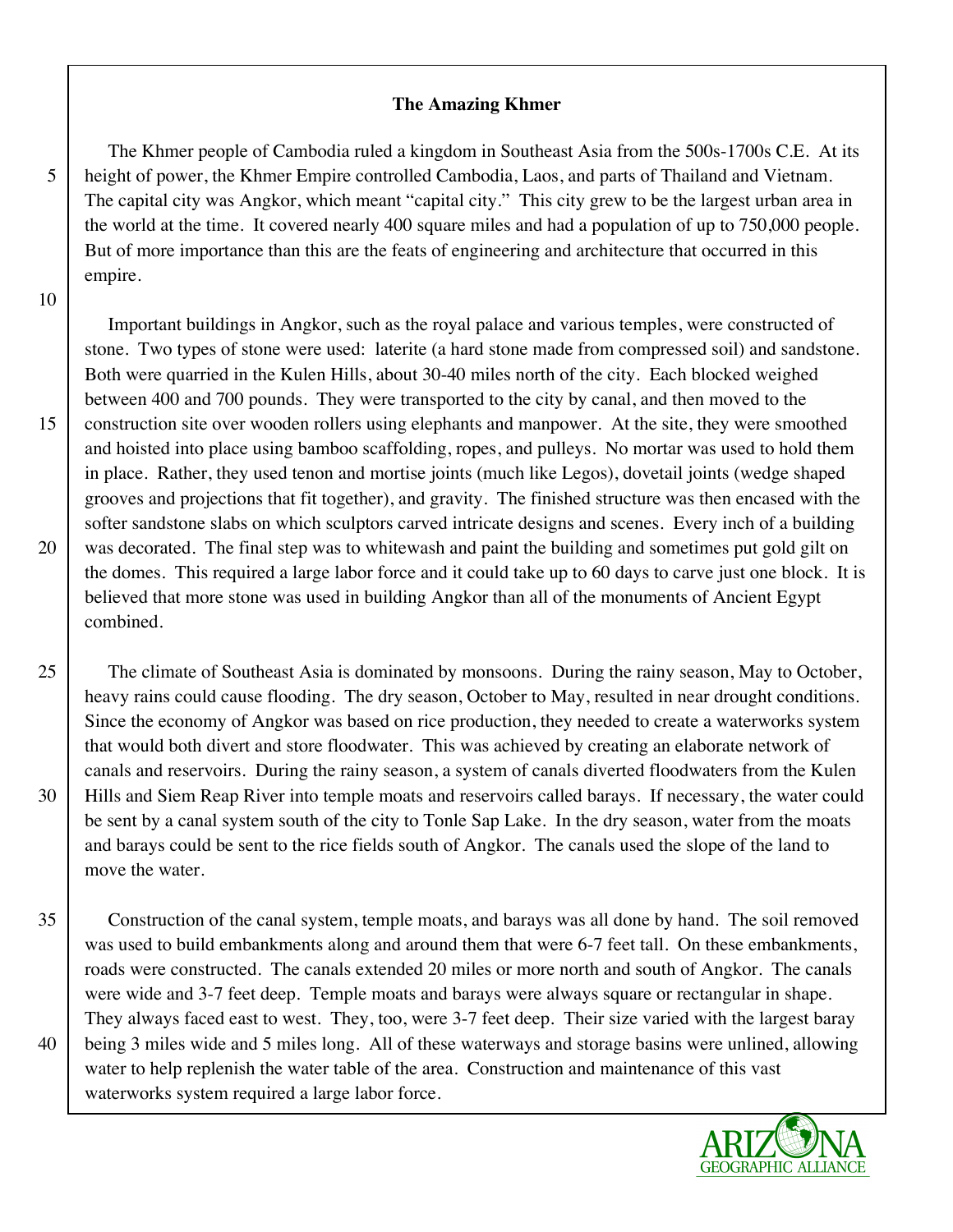With all of this knowledge and ability, Angkor and the Khmer Kingdom slowly collapsed. There are 45 several theories for why this happened. One is that the building projects and waterway maintenance became too much to manage with the labor force available. As a result, some of the waterways began to silt up and became unusable. Another theory deals with climate change. There were two major droughts in the late 1300s and early 1400s that so depleted the water system that when the normal monsoon pattern returned, it was not enough to replenish the system. A third deals with a change in 50 how the economy got its revenue. The Khmer switched from an income based on rice cultivation to one based on maritime (ocean) trade with China and India. This made maintaining a vast waterworks system less important. In reality, it was probably the combination of all three plus internal strife and outside invasion that brought about the end of the Khmer Kingdom and the city of Angkor. By the early 1700s, the kingdom had collapsed and the city had been abandoned. Rediscovered in the mid-1800s, the 55 secrets of Khmer technological advances have slowly been revealed.

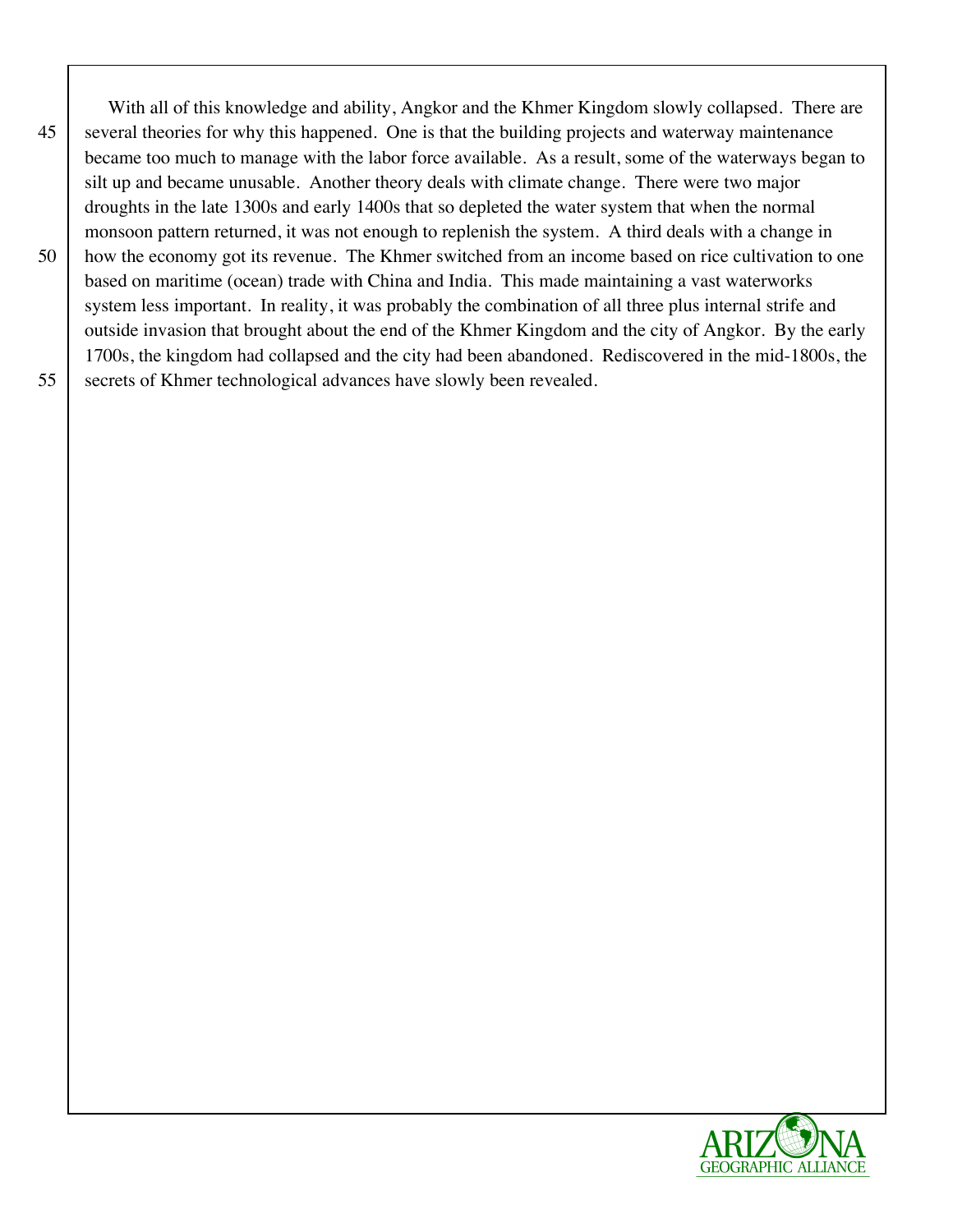### **The Amazing Khmer-Teacher Script**

Show Slide 1 Title Slide and introduce the topic.

Show Slide 2 The Khmer people of Cambodia ruled a kingdom in Southeast Asia from the 500's-1700s C.E. At its height of power, it controlled Cambodia, Laos, and parts of Thailand and Vietnam. 62

Show Slide 3 The capital city was Angkor, which meant "capital city". This city grew to be the largest urban area in the world at the time. It covered nearly 400 square miles and had a population of up to 750,000 people. But of more importance than this are the feats of engineering and architecture that 66 took place.

Show Slides 4-6 Important buildings in Angkor, such as the royal palace and temples, were constructed of stone. Two types of stone were used: laterite (a hard stone made from compressed soil) and sandstone. Both were quarried in the Kulen Hills, about 30-40 miles north of the city. Each 71 blocked weighed between 400 and 700 pounds.

Show Slide 7 They were transported to the city by canal, and then moved to the construction site over wooden rollers using elephants and manpower.

Show Slide 8-10 At the site, they were smoothed and hoisted into place using bamboo scaffolding, ropes, and pulleys. No mortar was used to hold them in place. Rather, they used tenon and mortise joints (much like Legos), dovetail joints (wedge shaped grooves and projections that fit together), and 79 gravity. The finished structure was then encased with the softer sandstone slabs on which sculptors 80 carved intricate designs and scenes. Every inch of a building was decorated. The final step was to whitewash and paint the building and sometimes put gold gilt on the domes. This required a large labor force and it could take up to 60 days to carve just one block. It is believed that more stone was used in building Angkor than all of the monuments of Ancient Egypt combined.

The climate of Southeast Asia is dominated by monsoons. During the rainy season, May to October, heavy rains could cause flooding. The dry season, October to May, resulted in near drought conditions. Since the economy of Angkor was based on rice production, they needed to create a waterworks system that would both divert and store floodwater. This was achieved by creating an elaborate network of 88 canals and reservoirs.

Show Slides 11-12 During the rainy season, a system of canals diverted floodwaters from the Kulen Hills and Siem Reap River into temple moats and reservoirs called barays. If necessary, the water could 92 be sent by a canal system south of the city to Tonle Sap Lake. In the dry season, water from the moats and barays could be sent to the rice fields south of Angkor. The canals used the slope of the land to move the water.

Construction of the canal system, temple moats, and barays was all done by hand. The soil removed was used to build embankments along and around them that were 6-7 feet tall. On these, roads were constructed. The canals extended 20 miles or more north and south of Angkor. The canals were wide and 3-7 feet deep. Temple moats and barays were always square or rectangular in shape. They always faced east to west. They, too, were 3-7 feet deep. Their size varied with the largest baray being 3 miles wide and 5 miles long. All of these waterways and storage basins were unlined, allowing water to help replenish the water table of the area. Construction and maintenance of this vast waterworks system required a large labor force. The same state of the state of the state of the state of the state of the state of the state of the state of the state of the state of the state of the state of the state of the state of the s

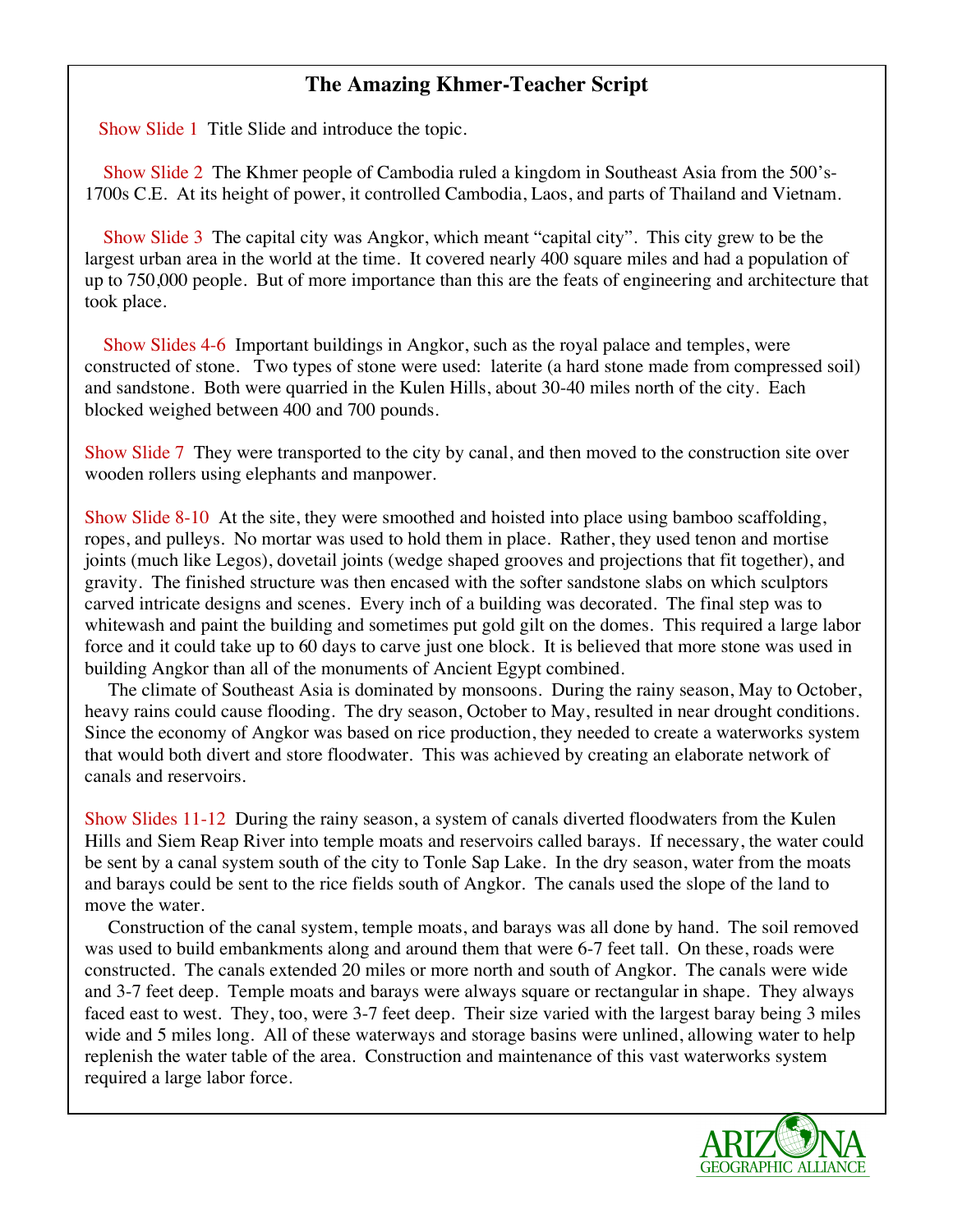With all of this knowledge and ability, Angkor and the Khmer Kingdom slowly collapsed. There are several theories for why this happened. One is that the building projects and waterway maintenance became too much to manage with the labor force available. As a result, some of the waterways began to silt up and became unusable. Another theory deals with climate change. There were two major droughts in the late 1300s and early 1400s that so depleted the water system that when the normal monsoon pattern returned, it was not enough to replenish the system. A third deals with a change in how the economy got its revenue. The Khmer switched from an income based on rice cultivation to one based on maritime (ocean) trade with China and India. This made maintaining a vast waterworks system less important. In reality, it was probably the combination of all three plus internal strife and outside invasion that brought about the end of the Khmer Kingdom and the city of Angkor. By the early 1700s, the kingdom had collapsed and the city had been abandoned. Rediscovered in the mid-1800s, the 114 secrets of Khmer technological advances have slowly been revealed.

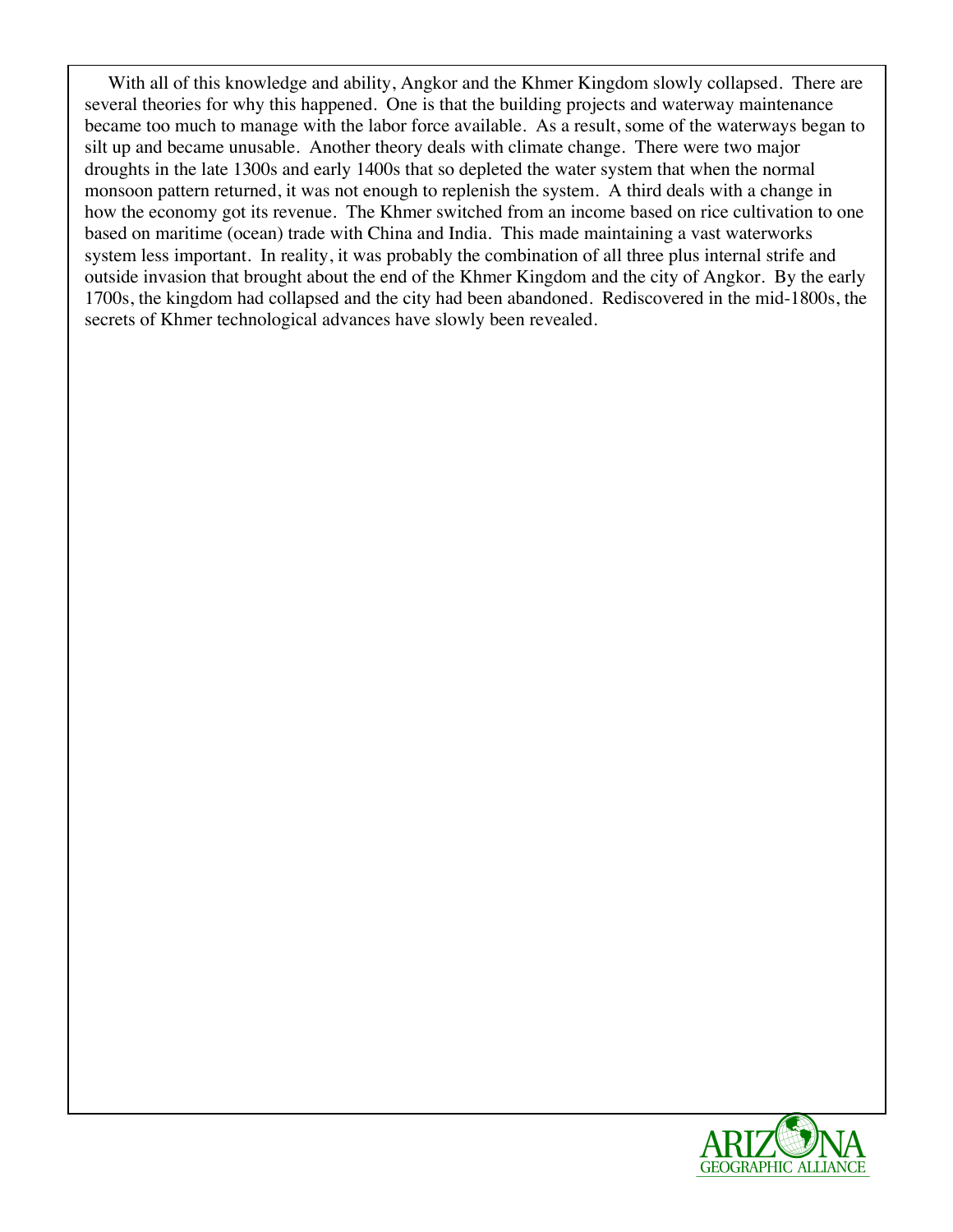### **Angkor Writing Prompt 1**  $\blacksquare$   $\blacksquare$   $\blacksquare$   $\blacksquare$   $\blacksquare$  1

**Directions:** You are the Chinese diplomat Zhou Daguan. You have just returned to the Chinese imperial capital after living for a year in the Khmer capital city of Angkor. It is now your task to write a summary of what you observed and learned during that time. Be sure to include in your report information about the building techniques of the Khmer, their waterworks system, and what possible problems they face. Write your rough draft in the space provided on this paper. Then either write or type your final copy on a separate sheet of paper.

### **Scoring Information:** 126 *No.* **226** *No.* **226** *No. 226 <b>No. 226 <i>No.* **226** *No.* **226** *No.* **226** *No. 226 No. 226 No. 226 No. 226 No. 226 No. 226 No. 226 No. 226 No. 226 No. 226 No. 226 No. 226 No. 226 No. 226 No. 226 No. 2*

- Introduction  $(2 \text{ pts})$
- Identified what natural resources the Khmer used to create their civilization (5 pts)
- Described the building techniques of the Khmer  $(5 \text{ pts})$
- Described their waterworks system  $(5 \text{ pts})$
- Describe what possible problems they face in sustaining their empire (5 pts)
- Conclusion  $(3 \text{ pts})$
- Good grammar and spelling (5pts) 1333 and 1333 and 1333 and 1333 and 1333 and 1333 and 1333 and 1333 and 1333 and 1333 and 1333 and 1333 and 1333 and 1333 and 1333 and 1333 and 1333 and 1333 and 1333 and 1333 and 1333 an

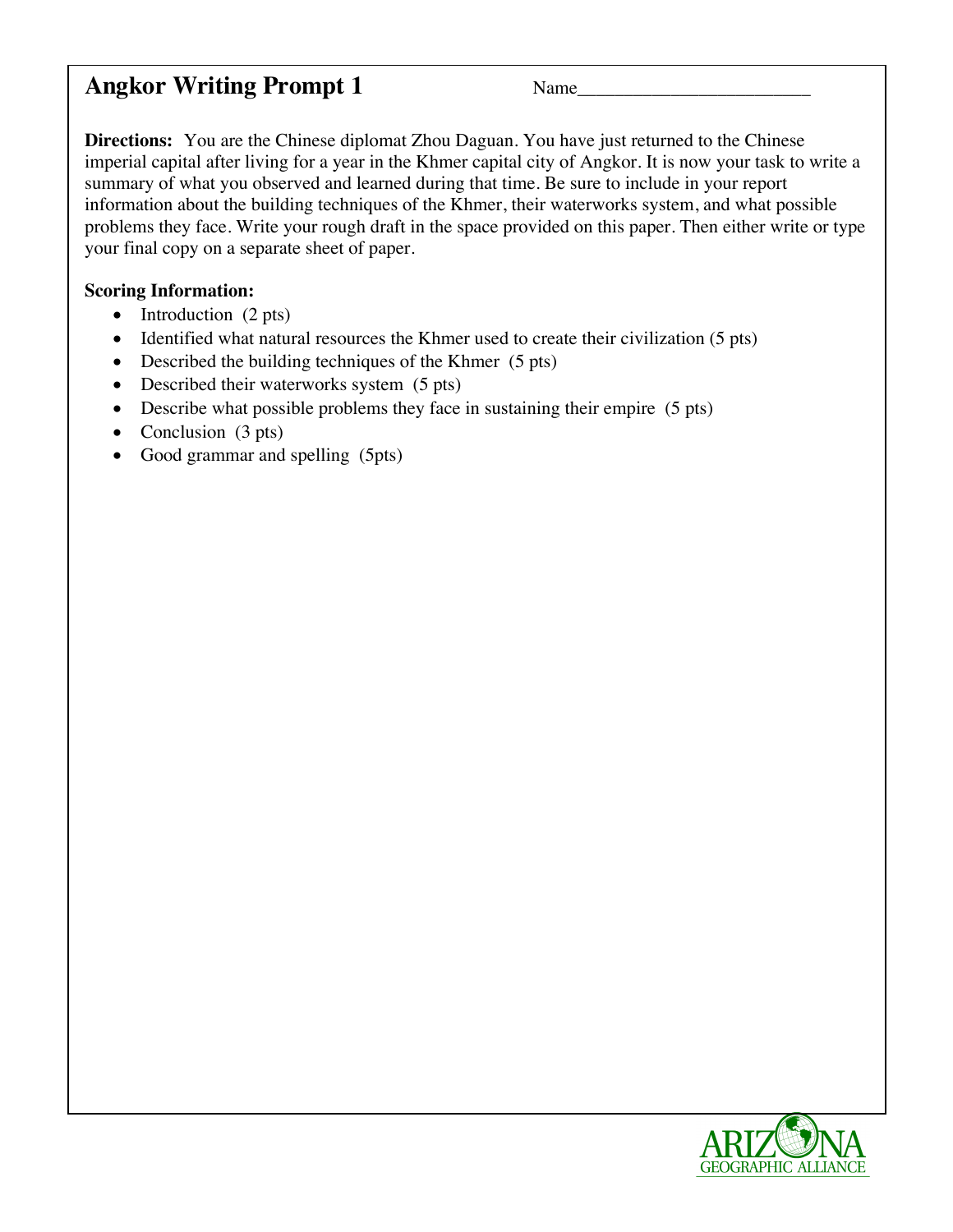## **Angkor Writing Prompt 2** Name\_\_\_\_\_\_\_\_\_\_\_\_\_\_\_\_\_\_\_\_\_\_\_\_\_\_\_\_ 135

You have just read about the Khmer empire. Pick one of the civilizations that we have already studied and compare the Khmer empire to this civilization in terms of:

- 1. Location of the civilizations at their height (give dates)
- 2. How each civilization used its natural resources/environment to sustain the people
- 3. What forms of technology were created or used to benefit from the natural resources/environment 1422 and 1422 and 1422 and 1422 and 1422 and 1422 and 1422 and 1422 and 1422 and 1422 and 1422 and 1422 and 1422 and 1422 and 1422 and 1422 and 1422 and 1422 and 1422 and 1422 and 1422 and 1422 and 14
- 4. Are both civilizations still thriving today

#### **Scoring Guide** 145 and 25 and 265 and 265 and 265 and 265 and 265 and 265 and 265 and 265 and 265 and 265 and 265 and 265 and 265 and 265 and 265 and 265 and 265 and 265 and 265 and 265 and 265 and 265 and 265 and 265 and

- Introduction  $(5 \text{ pts})$
- Locations of the 2 civilizations  $(5 \text{ pts})$
- Identified at least 2 natural resources found in the environment that sustained the growth of population (10 pts) 1499 and 2008 and 2009 and 2009 and 2009 and 2009 and 2009 and 2009 and 2009 and 2009 and 20
- Identified at least 2 forms of technology created or used to benefit from the natural resources/environment (10 pts) 151
- Described both civilizations today  $(5 \text{ pts})$
- Conclusion  $(5 \text{ pts})$
- Good grammar and spelling (5pts) 1544 and 1545 and 1545 and 1545 and 1545 and 1546 and 1546 and 1546 and 154

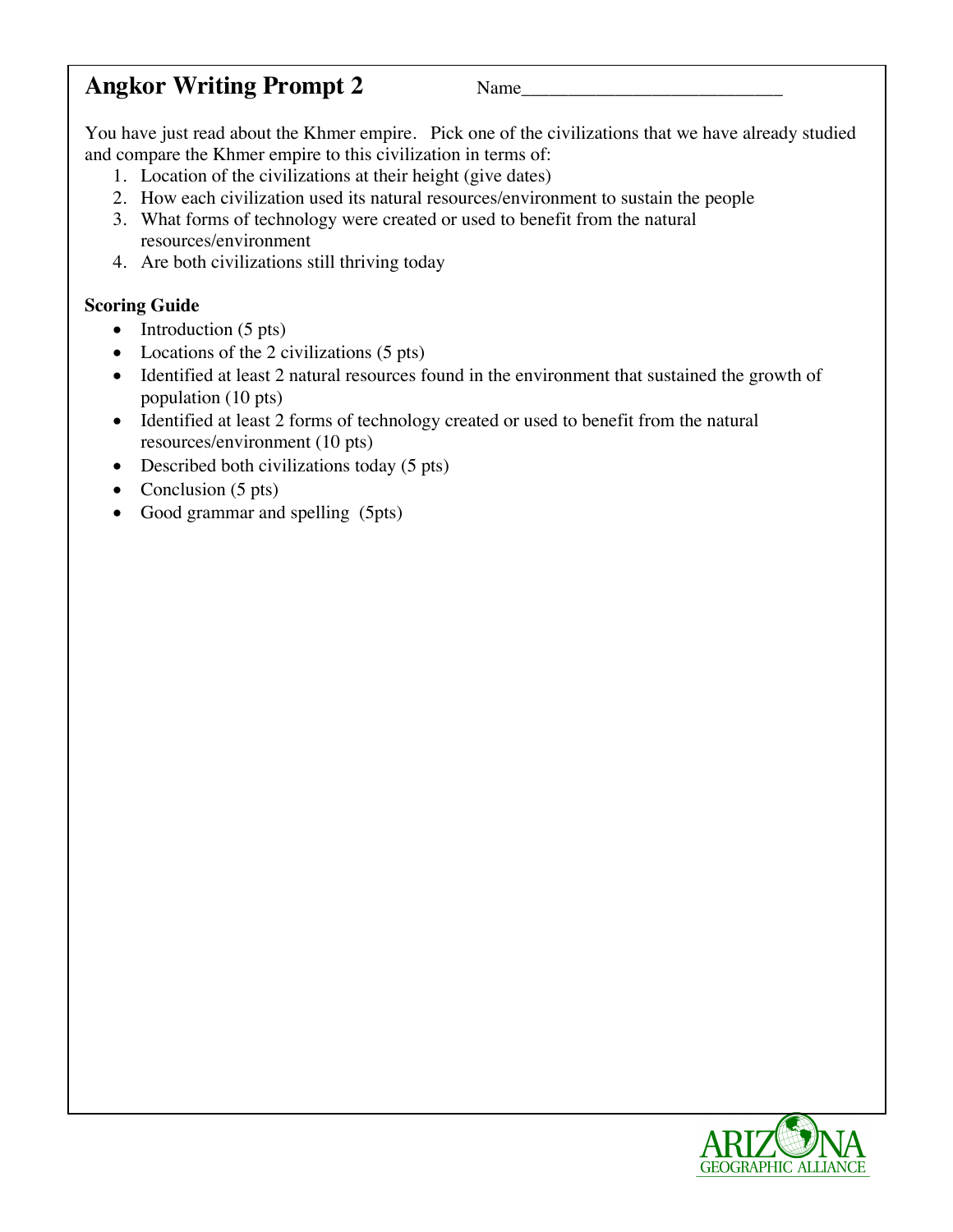| <b>Scoring Guide Angkor Writing 1</b>                                            | Student Name                    |
|----------------------------------------------------------------------------------|---------------------------------|
| Requirements                                                                     | Points Possible   Points Earned |
| Introduction                                                                     |                                 |
| Identified what natural resources the Khmer used to create<br>their civilization |                                 |
| Described the building techniques of the Khmer                                   |                                 |
| Described their waterworks system                                                |                                 |
| Describe what possible problems they face in sustaining<br>their empire          |                                 |
| Conclusion                                                                       |                                 |
| Good Grammar and Spelling                                                        |                                 |
| Total                                                                            | 30                              |

## **Scoring Guide Angkor Writing 1** Student Name\_\_\_\_\_\_\_\_\_\_\_\_\_\_\_\_\_ 161

| Requirements                                                                     | Points Possible | <b>Points Earned</b> |
|----------------------------------------------------------------------------------|-----------------|----------------------|
| Introduction                                                                     | $\overline{2}$  |                      |
| Identified what natural resources the Khmer used to create<br>their civilization | 5               |                      |
| Described the building techniques of the Khmer                                   | 5               |                      |
| Described their waterworks system                                                | 5               |                      |
| Describe what possible problems they face in sustaining<br>their empire          | 5               |                      |
| Conclusion                                                                       | 3               |                      |
| Good Grammar and Spelling                                                        | 5               |                      |
| Total                                                                            | 30              |                      |